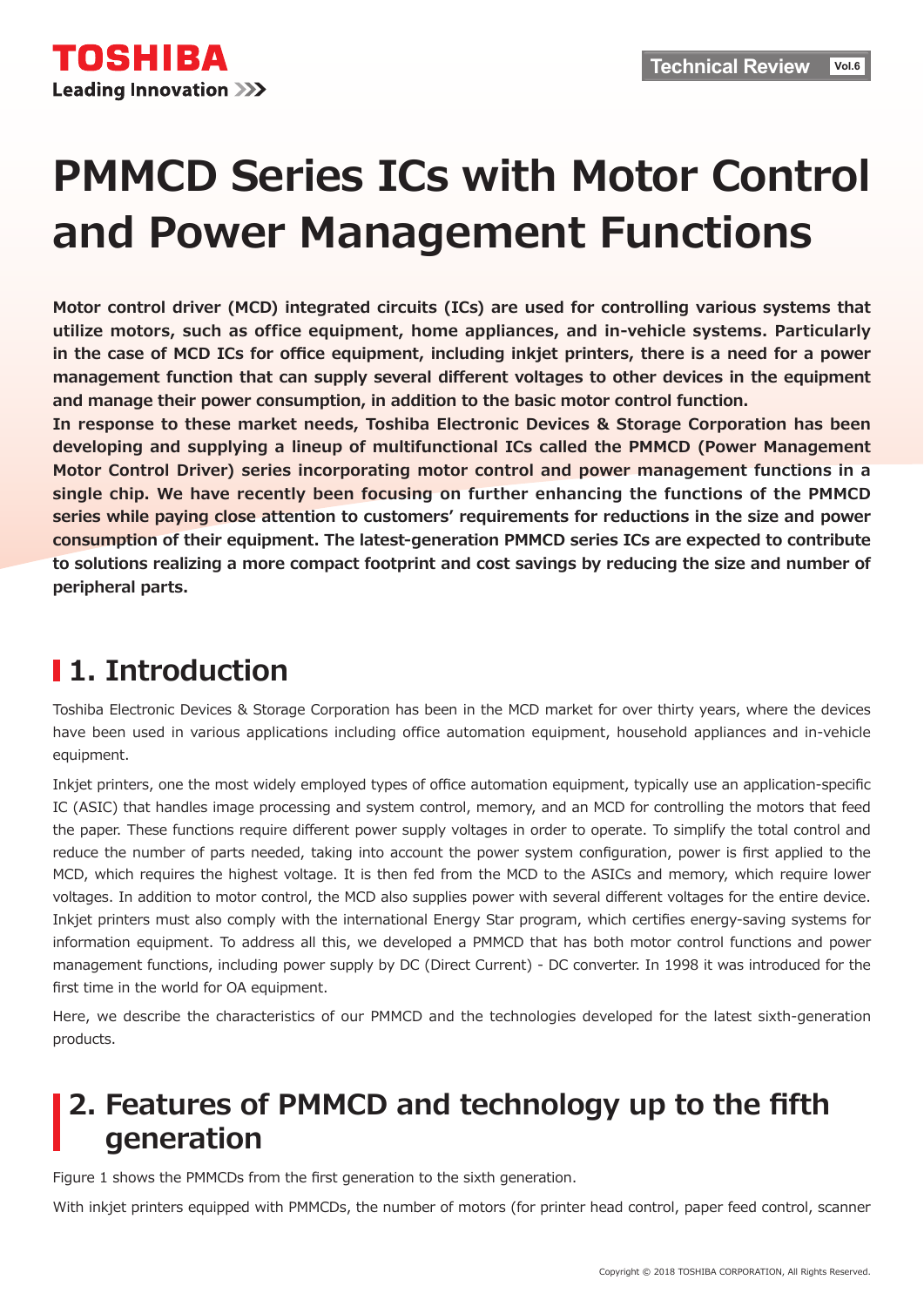

(Figure 1) : Trends in performance of PMMCD series

light source control, etc.) and power supply interfaces (ASIC, memory, USB (Universal Serial Bus), I/O (Input/Output) etc.) increases year by year. In order to keep up with this, the PMMCD has been increasing the voltage and current ratings with each generation, as well as the number of channels (ch) for controlling the motor and the power supply.

In addition, there has been growing demand in recent years to reduce the size of the devices and lower the power consumption. This demand extends down to the components that comprise these devices..

Under these conditions, PMMCD product development has been addressing the following three issues:

- $(1)$  Heat countermeasures Avoid concentrating heat caused by the integration of heat source functions. Improve the heat radiation efficiency, utilizing the motor control and power supply voltage management systems
- $f(2)$  Miniaturization of packaging Adopt small packages while suppressing increases in output resistance arising from downsizing
- (3) Reduction of standby power Comply with the international Energy Star requirements for inkjet printer products

The solutions for problems up to the fifth generation are described below.

### **2.1 Heat countermeasures**

As the PMMCD integrates multiple functional blocks in one chip, there is a problem of heat concentrating when several functions are operated at the same time. Reducing the heat generation and improving the heat radiation efficiency are important issues.

#### **2.1.1 Reduction in heat generation**

The heat generation is mainly caused by the steady-state loss that occurs when the output DMOS (double-diffused metal oxide semiconductor) of the motor control unit or the DC-DC converter is in the ON state as well as when the output DMOS is switched from ON to OFF (or OFF to ON). It is attributable to the switching loss generated during switching.

To reduce heat generation due to steady-state loss, it is effective to lower the ON resistance of the DMOS. In the fifth qeneration, by adopting a 0.13 μm process and adjusting the DMOS size, the ON resistance of the motor control part and the DC-DC converter were made small.

To reduce heat generation due to switching losses, it is effective to shorten the turn-on time and turn-off time of the output DMOS of the DC-DC converter. Like the on-resistance, speedup was attained by means of process evolution and DMOS size adjustment.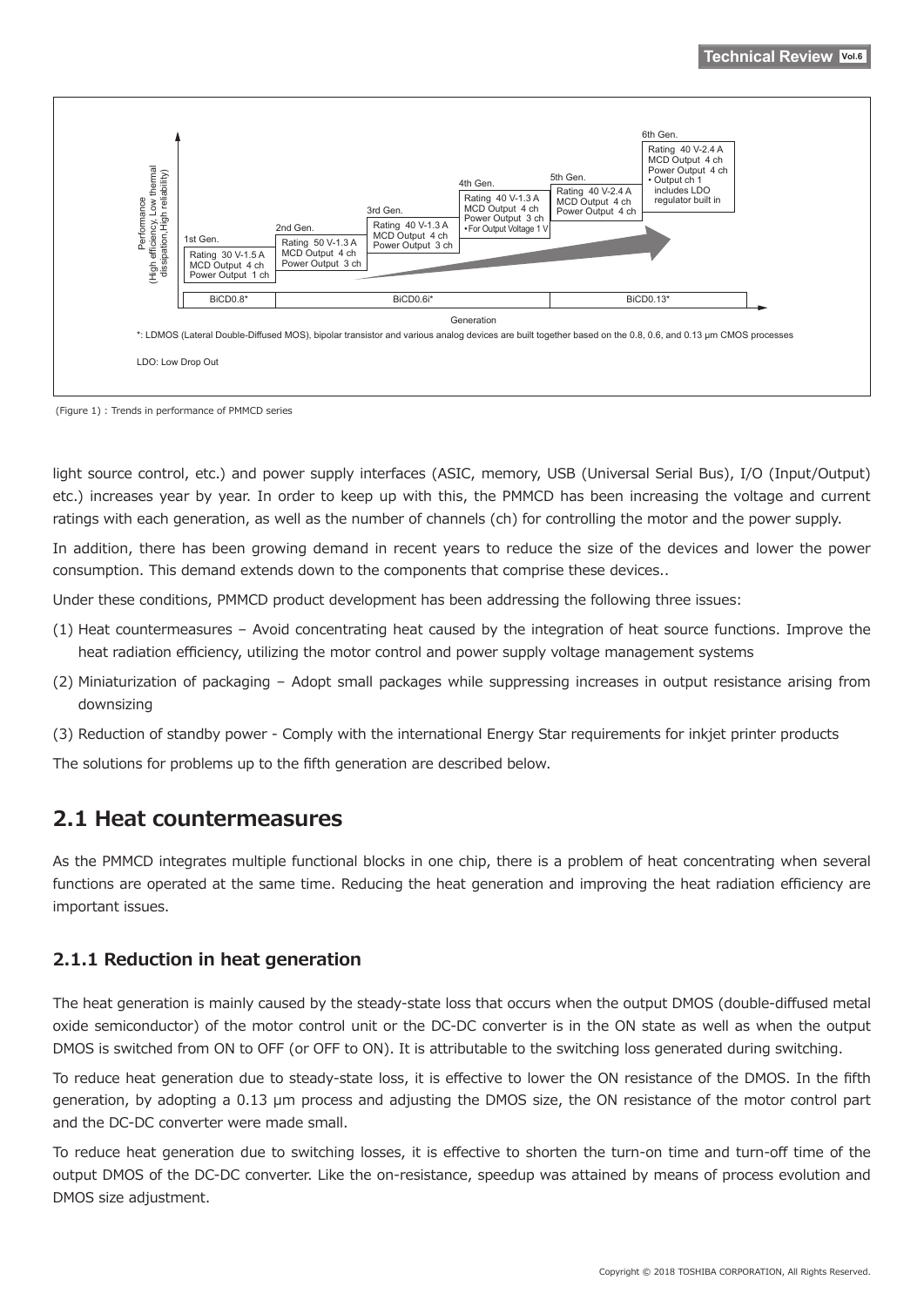#### **2.1.2 Improvement of heat dissipation efficiency**

From the fifth generation, QFN (Quad Flat Non-Lead Package) has been adopted for the PMMCD. In this package, a metal pad (E-PAD) extends from the center of the back side. When this E-PAD is soldered to the printed circuit board, the E-PAD is thermally connected to the copper planes on the inner layers and the back surface of the printed circuit board through thermal via structures (metal holes penetrating the boards) that provide paths for heat to escape. In addition, the E-PAD also dissipates heat from the four corners of the package backside for soldering, helping radiate heat from the front surface of the board as well.



(Figure 2) : Example of reduction of thermal resistance with improvement in layout of printed circuit board based on thermal simulation

Also, from the fifth generation, we have devised thermal

simulation tools to study and verify the effects of solder wettability of the E-PAD, the number and arrangement of thermal vias on the board, and the effect of via diameter on heat radiation performance. By providing these results to customers, we support the optimization of printed circuit boards to improve heat dissipation performance. The thermal simulations improve heat removal from the package to the printed circuit board. An example where the thermal resistance was reduced by 32% is shown in Figure 2.

### **2.2 Miniaturization of packaging**

Up to the fourth-generation PMMCD package, QFP (Quad Flat Package) was used, where leads emerged from the four sides of the package and implementation was relatively easy. However, in recent years, due to advances in mounting technology, QFN has become mainstream in which only the pins are arranged on the four-sided surfaces and the bottom surface of the .package

When comparing OFP64 and OFN64, the mounting area of QFN64 is about 56% smaller, and the mounting height of QFN64 is also about 0.3 mm lower compared to QFP64, thereby contributing to higher-density packaging.



 $s(t)$  (Figure 3) : Cross-sectional outline of circuit-under-pad (CUP) structure

To miniaturize the package, it is important to reduce the

chip size. We have adopted a Circuit Under Pad (CUP) technology (Figure 3) that can form pads directly above the DMOS area for output. As a result, a pad of sufficient size becomes possible, and miniaturization of the chip is realized without compromising the output resistance.

### **2.3 Reduction of standby power**

The standby power consumption of an international Energy Star program inkjet printer was required not to exceed 1 W in 2009 and 0.5 W in 2014. The standards are getting stricter year by year, and power management during standby periods is a critical issue. During standby, the motor is not operating, and the PMMCD is only supplying power. Since the motor control unit that is not in operation shuts down the circuit completely, it is important to reduce the current consumption in the DC-DC converter in order to further reduce the standby power consumption.